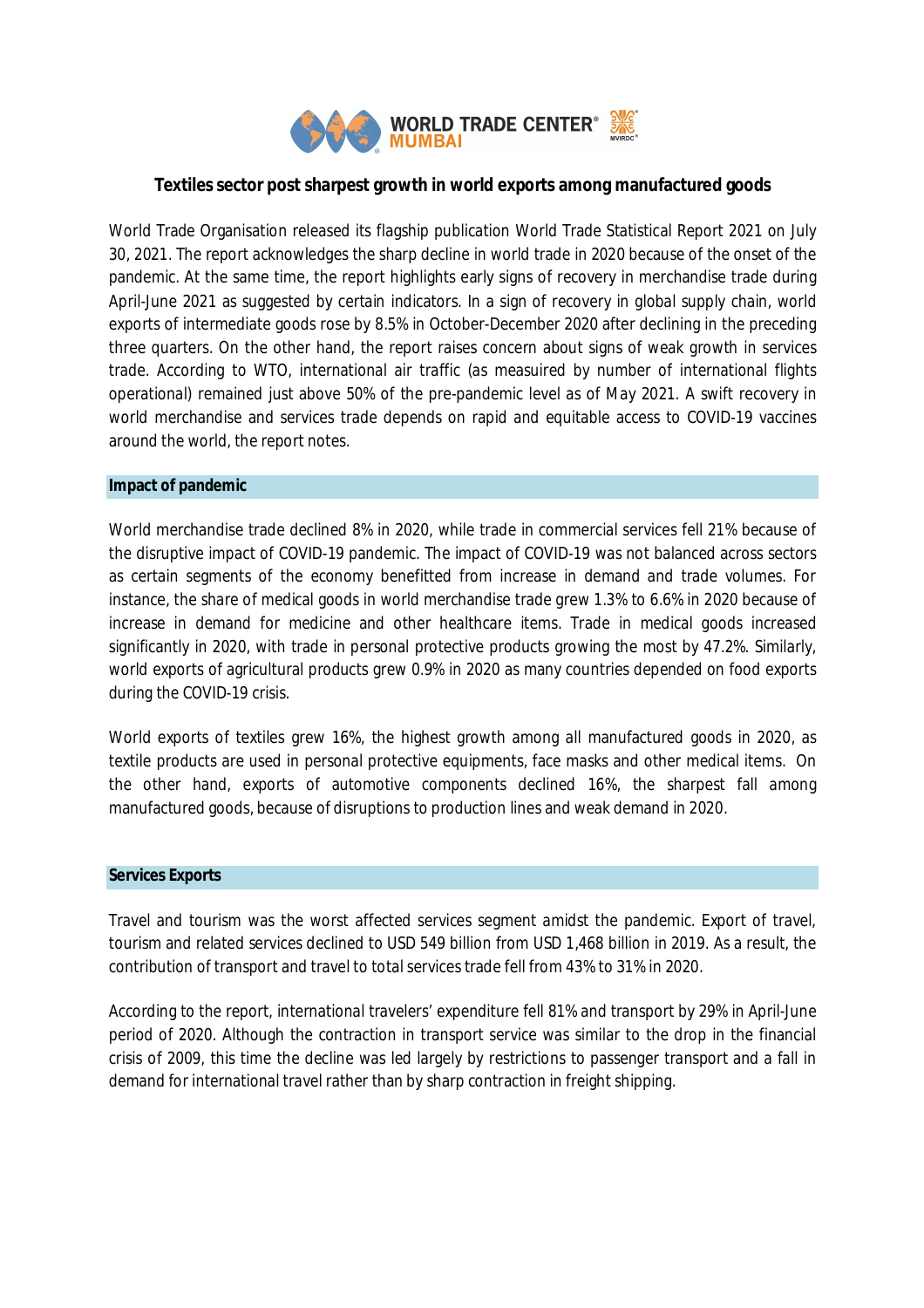

Export of computer services grew 8% in 2020 as the pandemic increased demand for digitalization and forced company executives to work from remote locations. India's export of computer services grew 6%, although many other countries such as Sri Lanka, Netherlands, Poland, USA and Indonesia have posted higher growth in this category than India.

The share of other commercial services, such as financial services, legal services, computer services and professional services, grew to 66% in 2020 from 54% in total services exports.

In 2020, Slovenia and Cambodia improved their world rankings in merchandise trade as their manufacturing sectors are well integrated into regional supply chains. China retained its position as the leading exporter of goods in 2020, with its share in world exports growing 1% to 13% in 2020.

India's ranking in world merchandise exports declined from  $18<sup>th</sup>$  rank to  $21<sup>st</sup>$  rank in 2020 as Vietnam, UAE and Switzerland posted better performance than India in exports.

# **Notifications**

### **Press Information Bureau**

Global level market for MSMEs

https://pib.gov.in/PressReleasePage.aspx?PRID=1740279

Development of small scale industries

https://pib.gov.in/PressReleasePage.aspx?PRID=1740289

Externally Aided Projects

https://pib.gov.in/PressReleasePage.aspx?PRID=1740307

India produces more than 70% of wind power equipments

https://pib.gov.in/PressReleasePage.aspx?PRID=1740271

Government releases Rs. 397.28 cr. to states under Amended Technology Upgradation Fund Scheme

https://pib.gov.in/PressReleasePage.aspx?PRID=1740345